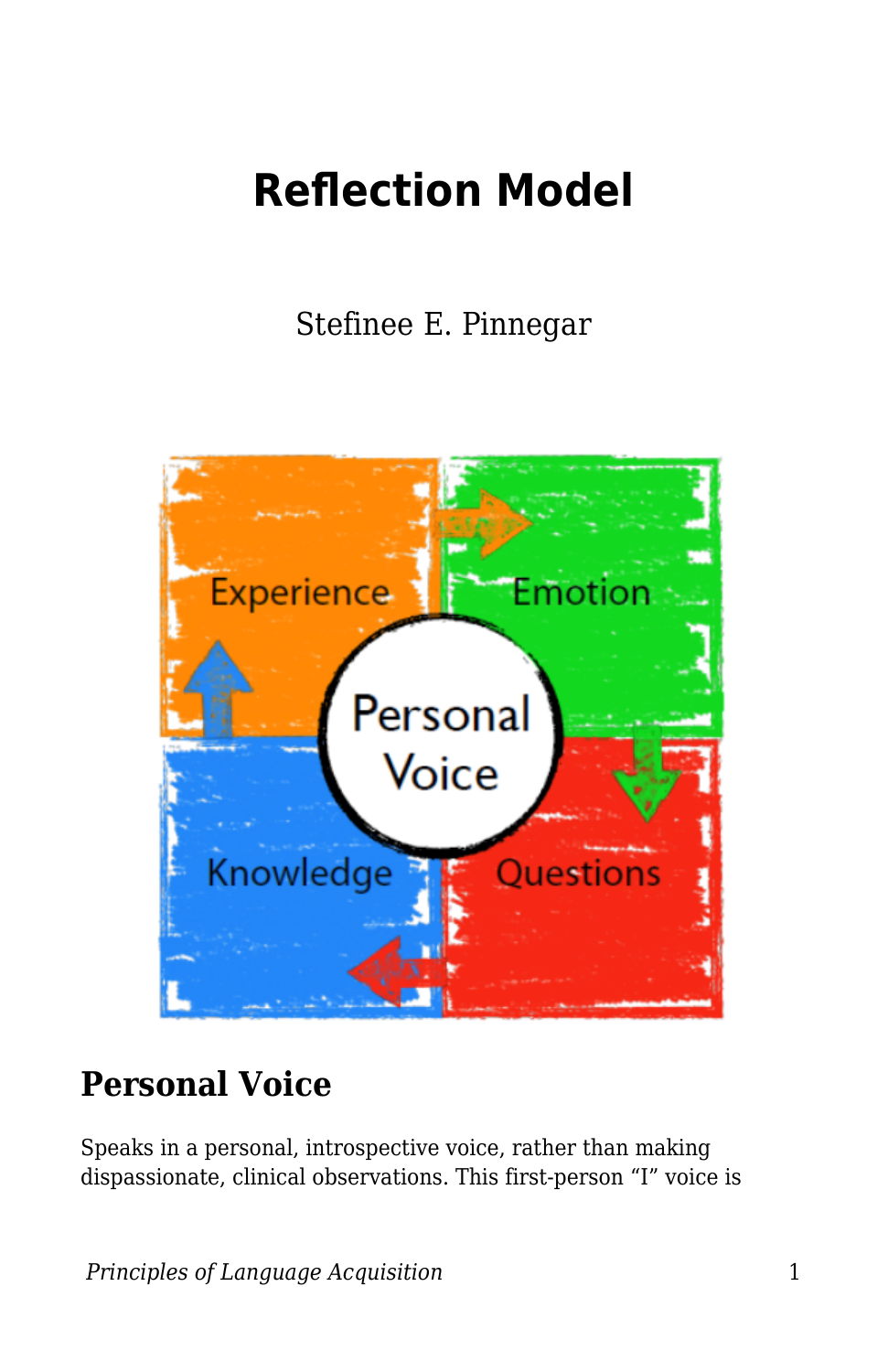maintained throughout the reflection, in all of the other components, revealing the thoughts, feelings, personality, and character of the writer.

# **Knowledge: Intellectual Component**

Includes an intellectual component revealed by the writer's access to a vocabulary of theories, concepts, and ideas from his theme-based coursework. In exploring his understanding of the concepts, ideas, or theories, the writer is able to discuss his experience in a new light, grapple with the consequences or implications of those ideas, articulate an emotional response, and raise new questions.

## **Experience: Cases, Stories, and Examples**

Provides details, cases, stories, and examples derived from the writer's personal observations and experiences in particular contexts. The stories are about moments of personal growth, insight, and change, and they demonstrate a willingness on the part of the writer to examine his own personality and character.

#### **Emotion: Affect or Emotional Response**

Reveals the writer's affect or emotional response to his or her personal observations and experiences. An emotional response is communicated as the writer explores his understanding of and response to the intellectual component, his experience, and/or the connections between them and the insights and change that emerge.

## **Questions: New Questions and Issues**

Posits issues and new questions which grow out of the writer's analysis of personal experiences and understanding of concepts,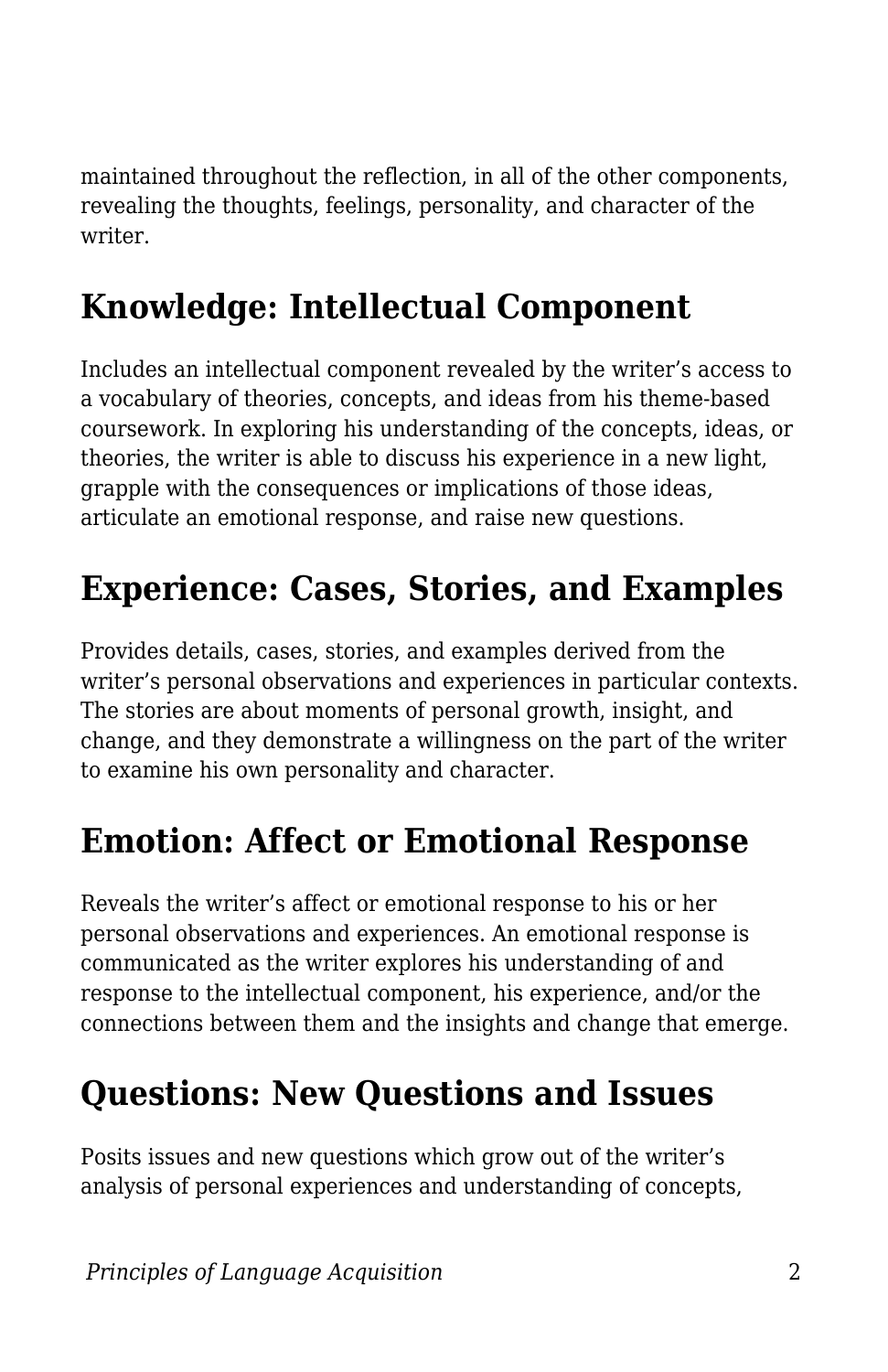ideas, or theories. The authenticity of the questions is revealed in what the writer says throughout the reflection, and the questions clearly motivate or drive future inquiry and learning.



#### **Principles of** Language **Acquisition**



Pinnegar, S. E. (2019). Reflection Model. In B. Allman (Ed.), *Principles of Language Acquisition*. EdTech Books. Retrieved from https://edtechbooks.org/language\_acquisition/reflection model

**Copyrighted:** This work is copyrighted by the original author or publisher with all rights reserved. You are permitted to read, share, and print